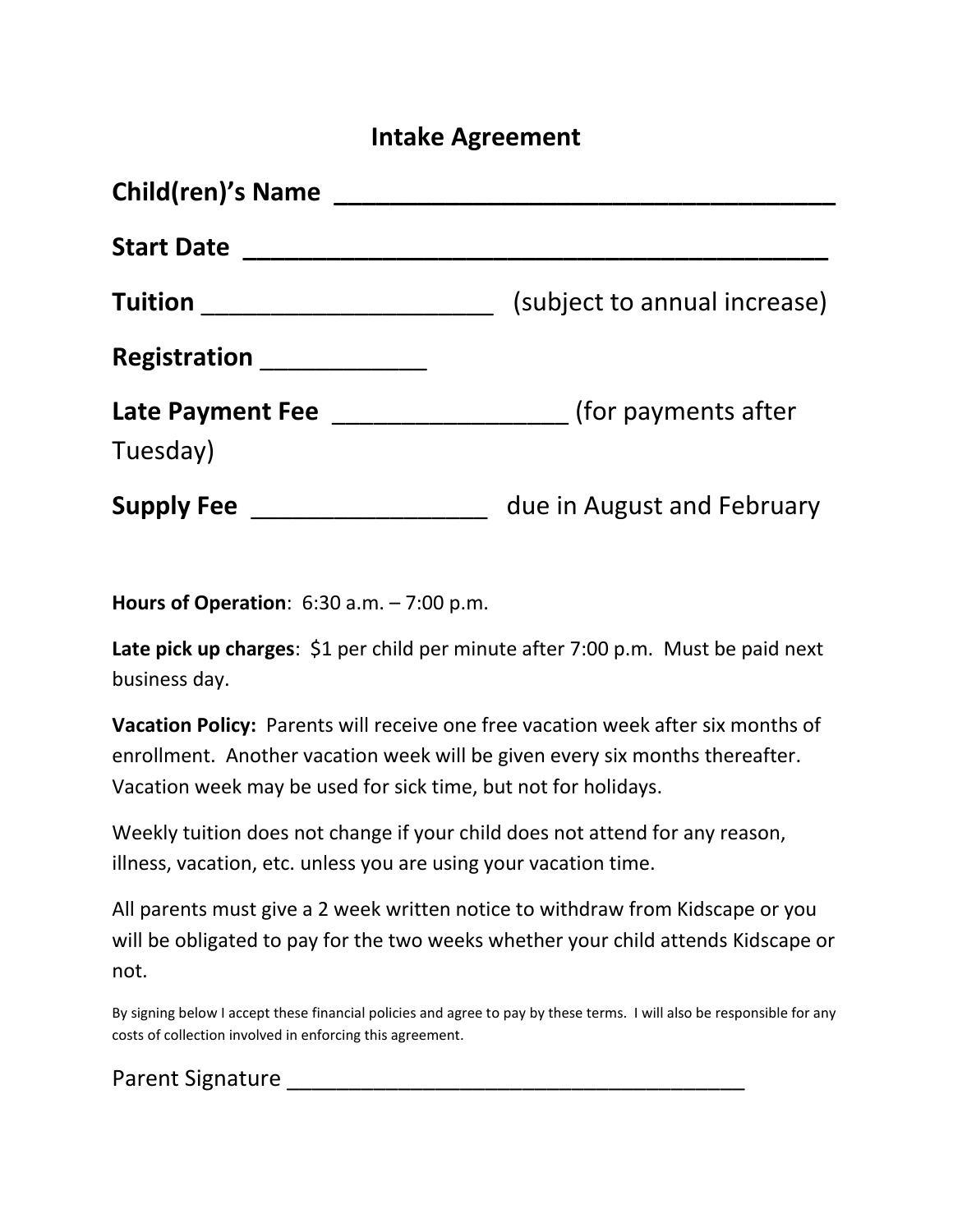| <b>Child Information Sheet</b>                                                                                                                                                                                                                             |                                       |  |
|------------------------------------------------------------------------------------------------------------------------------------------------------------------------------------------------------------------------------------------------------------|---------------------------------------|--|
|                                                                                                                                                                                                                                                            |                                       |  |
|                                                                                                                                                                                                                                                            |                                       |  |
|                                                                                                                                                                                                                                                            |                                       |  |
|                                                                                                                                                                                                                                                            | Social Security # ___________________ |  |
|                                                                                                                                                                                                                                                            |                                       |  |
|                                                                                                                                                                                                                                                            |                                       |  |
|                                                                                                                                                                                                                                                            |                                       |  |
|                                                                                                                                                                                                                                                            |                                       |  |
|                                                                                                                                                                                                                                                            |                                       |  |
|                                                                                                                                                                                                                                                            |                                       |  |
|                                                                                                                                                                                                                                                            |                                       |  |
|                                                                                                                                                                                                                                                            |                                       |  |
|                                                                                                                                                                                                                                                            |                                       |  |
|                                                                                                                                                                                                                                                            |                                       |  |
| I agree, and by my signature give consent, that in case of an accident, injury, or illness of a serious nature, my child will be<br>given emergency medical care. I hereby authorize the physician on duty in Emergency Room and whomever he designates as |                                       |  |
| Person(s) authorized to leave the child care center with your child                                                                                                                                                                                        |                                       |  |
|                                                                                                                                                                                                                                                            |                                       |  |
|                                                                                                                                                                                                                                                            |                                       |  |
|                                                                                                                                                                                                                                                            |                                       |  |
| Responsible Person(s) we may contact in case of emergency or illness if you are unreachable:                                                                                                                                                               |                                       |  |
|                                                                                                                                                                                                                                                            |                                       |  |
|                                                                                                                                                                                                                                                            |                                       |  |
|                                                                                                                                                                                                                                                            |                                       |  |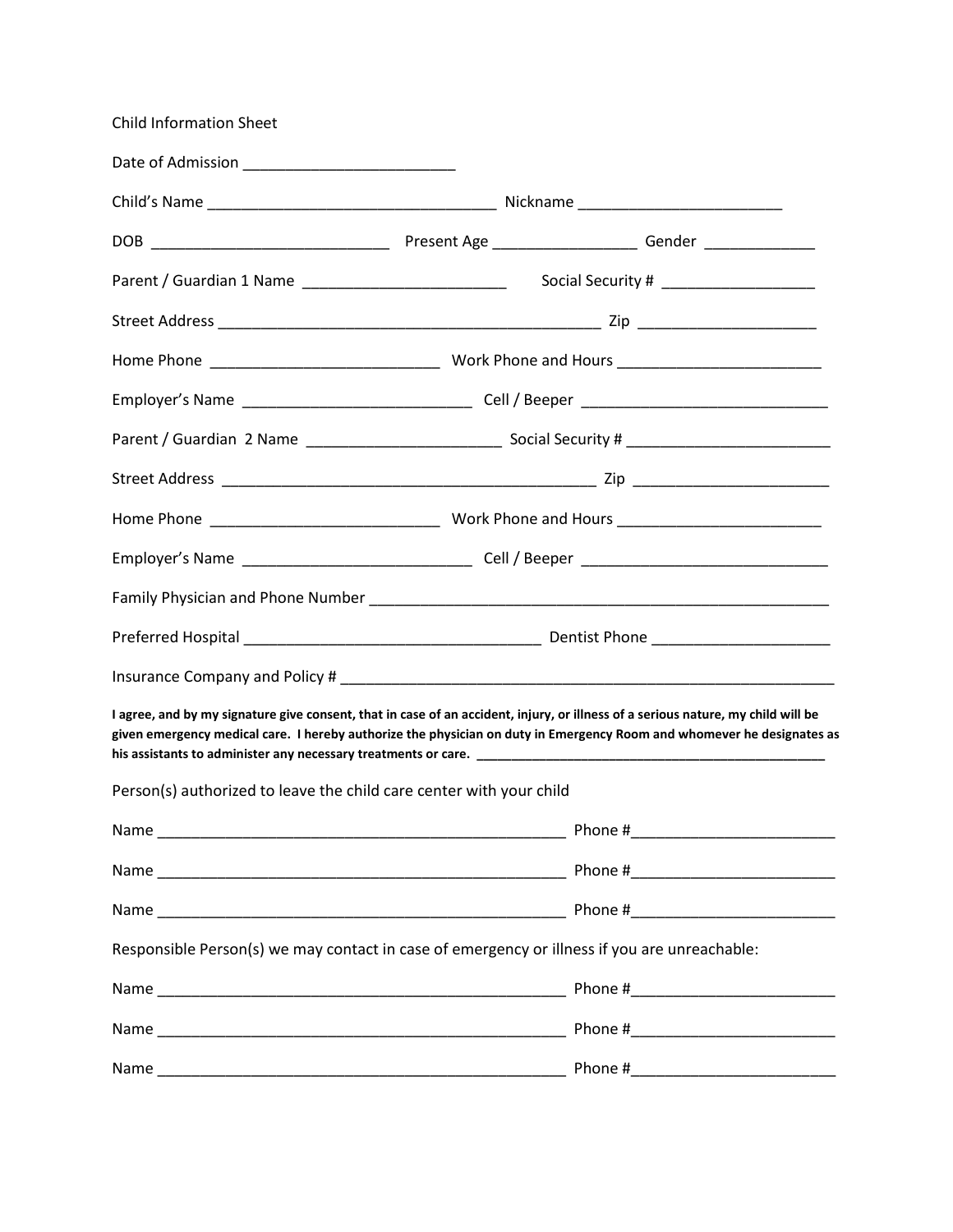### **Getting to Know Your Child**

| Family (or others living in home) |                                                                                  |  |
|-----------------------------------|----------------------------------------------------------------------------------|--|
|                                   |                                                                                  |  |
|                                   |                                                                                  |  |
|                                   |                                                                                  |  |
|                                   |                                                                                  |  |
| <b>Favorite Things</b>            |                                                                                  |  |
|                                   |                                                                                  |  |
|                                   |                                                                                  |  |
|                                   |                                                                                  |  |
| <b>Sleeping Habits</b>            |                                                                                  |  |
|                                   |                                                                                  |  |
|                                   |                                                                                  |  |
| <b>Extras</b>                     |                                                                                  |  |
|                                   |                                                                                  |  |
|                                   | Any other information we should know in order to help us know your child better: |  |
|                                   |                                                                                  |  |
|                                   |                                                                                  |  |
|                                   |                                                                                  |  |